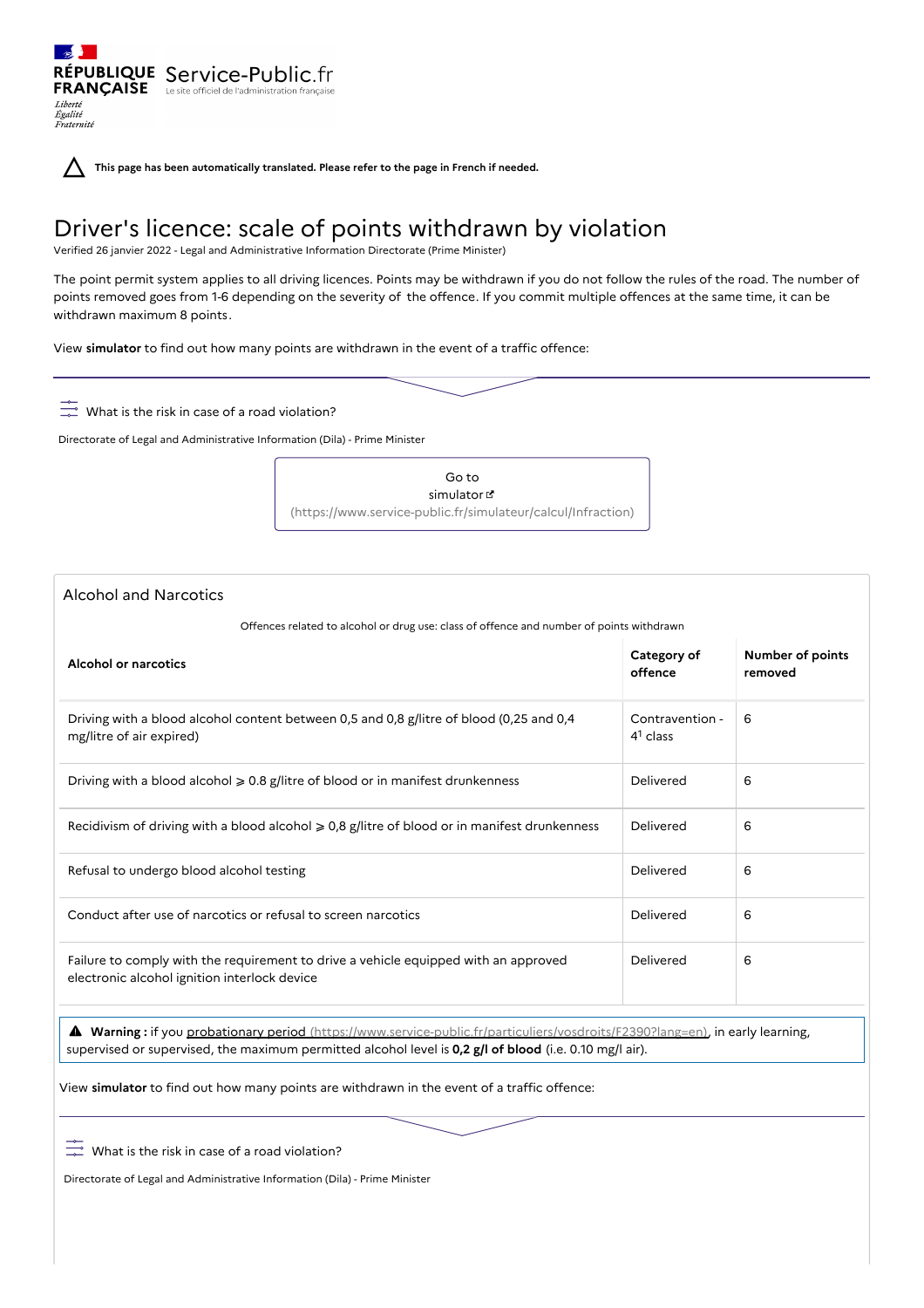## Go to simulator

[\(https://www.service-public.fr/simulateur/calcul/Infraction\)](https://www.service-public.fr/simulateur/calcul/Infraction)

Speed

Offences relating to non-compliance with speed limits: class of offence and number of points withdrawn

| Speed                                                                                       | Contravention<br><b>Class</b> | Number of points<br>removed |
|---------------------------------------------------------------------------------------------|-------------------------------|-----------------------------|
| Speed exceeding 20 km/h                                                                     | $31$ class                    | 1                           |
| Excess speed $\leq 20$ km/h if maximum speed $\leq 50$ km/h                                 | $41$ class                    | 1                           |
| Excess speed $\geq 20$ km/h and less than 30 km/h                                           | $41$ class                    | $\overline{2}$              |
| Excess speed $\geq 30$ km/h and less than 40 km/h                                           | $41$ class                    | 3                           |
| Excess speed $\geq 40$ km/h and less than 50 km/h                                           | $41$ class                    | 4                           |
| Speed exceeding 50 km/h                                                                     | $5^1$ class                   | 6                           |
| Transport, holding, use of equipment to detect or disrupt speed checks (radar<br>detectors) | $51$ class                    | 6                           |

View **simulator** to find out how many points are withdrawn in the event of a traffic offence:

 $\frac{\infty}{\sqrt{2}}$  What is the risk in case of a road violation?

Directorate of Legal and Administrative Information (Dila) - Prime Minister

Go to simulator [\(https://www.service-public.fr/simulateur/calcul/Infraction\)](https://www.service-public.fr/simulateur/calcul/Infraction)

Traffic, parking and behaviour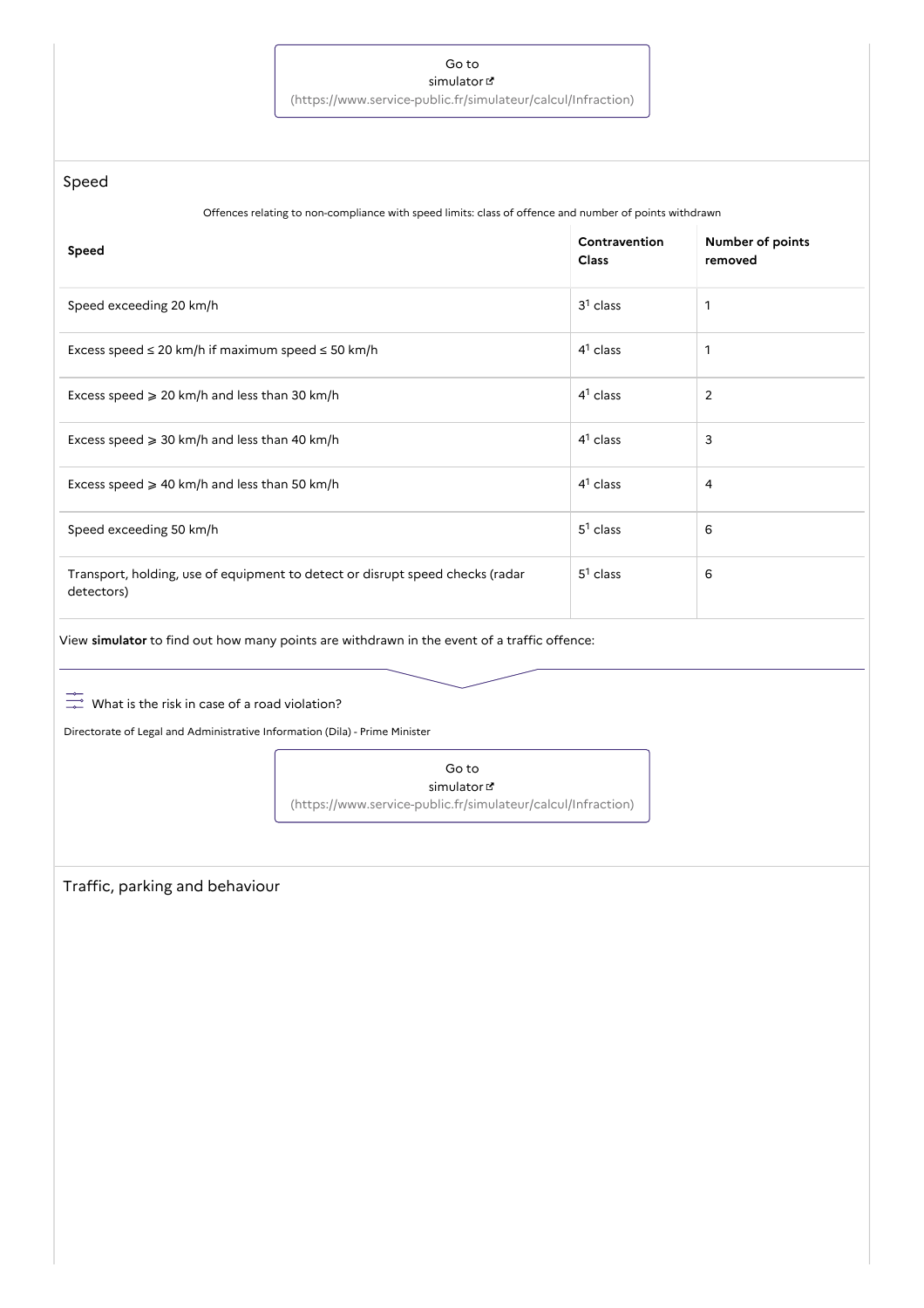Traffic, parking and behaviour offences: class of offence and number of points withdrawn

| <b>Traffic and parking</b>                                                                                                          | Contravention<br>Class | Number of points<br>removed |
|-------------------------------------------------------------------------------------------------------------------------------------|------------------------|-----------------------------|
| Continuous Line Overlap                                                                                                             | $41$ class             | $\mathbf{1}$                |
| Accelerating a Driver About to Be Exceeded                                                                                          | $41$ class             | 2                           |
| Left-hand traffic on two-way pavement                                                                                               | $41$ class             | 3                           |
| Dangerous overflow                                                                                                                  | $41$ class             | 3                           |
| Continuous Line Crossing                                                                                                            | $41$ class             | 3                           |
| Failure to respect safety distances between two vehicles                                                                            | $41$ class             | 3                           |
| Change direction without warning                                                                                                    | $21$ class             | 3                           |
| Emergency stop belt traffic                                                                                                         | $41$ class             | 3                           |
| Dangerous parking                                                                                                                   | $41$ class             | 3                           |
| Use of handheld phone while driving or handheld kit, an earpiece or a helmet                                                        | $41$ class             | 3                           |
| <b>Priority Denial</b>                                                                                                              | $41$ class             | $\overline{4}$              |
| Failure to stop at red light, stop or give way                                                                                      | $41$ class             | $\overline{4}$              |
| Circulation forbidden                                                                                                               | $41$ class             | $\overline{4}$              |
| Night traffic without lighting or insufficient visibility without lighting                                                          | $41$ class             | $\overline{4}$              |
| Non-compliance with the obligation to give way to pedestrians who regularly enter a road<br>crossing or who clearly intend to cross | $41$ class             | 6                           |
| Failure to give way to pedestrian traffic in a pedestrian area or meeting area                                                      | $41$ class             | 6                           |
| Driving despite administrative or judicial suspension of the driving licence or retention of the<br>driving licence                 | Delivered              | 6                           |
| Involuntary injuries to a third party resulting in a work interruption of more than 3 months                                        | Delivered              | 6                           |
| Refusal to comply                                                                                                                   | Delivered              | 6                           |
| View simulator to find out how many points are withdrawn in the event of a traffic offence:                                         |                        |                             |

 $\frac{\infty}{\infty}$  What is the risk in case of a road violation?

Directorate of Legal and Administrative Information (Dila) - Prime Minister

Go to simulator [\(https://www.service-public.fr/simulateur/calcul/Infraction\)](https://www.service-public.fr/simulateur/calcul/Infraction)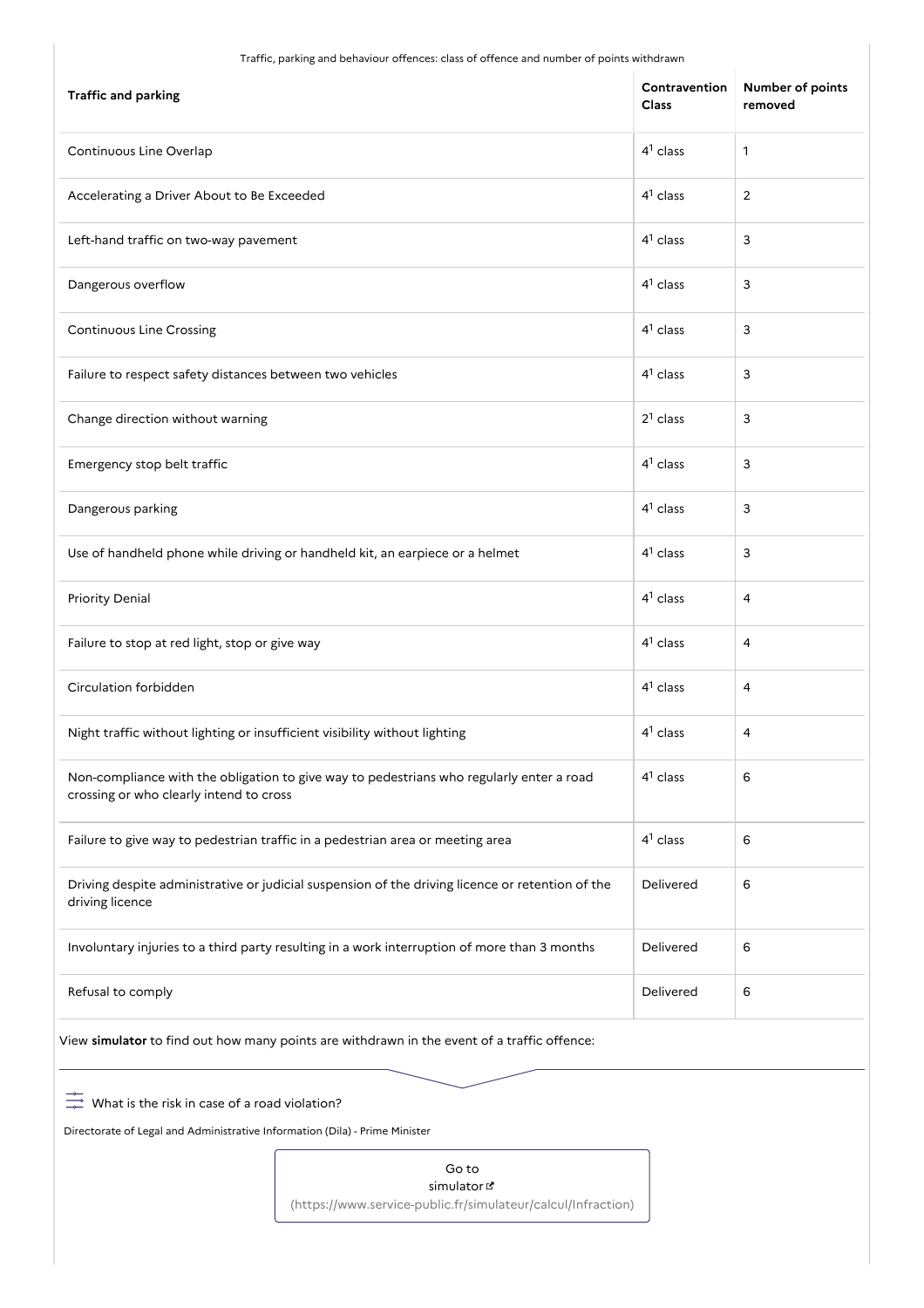# Equipment: helmet, gloves, seatbelt

#### Equipment offences: class of offence and number of points withdrawn

| Helmet or safety belt                                 | <b>Contravention Class</b> | Number of points removed |
|-------------------------------------------------------|----------------------------|--------------------------|
| In the case of driving a 2-wheel drive: gloves defect | $31$ class                 |                          |
| In the case of driving a 2-wheel drive: helmet defect | $4^1$ class                | 3                        |
| Failure to wear seat belts                            | $41$ class                 | 3                        |

View **simulator** to find out how many points are withdrawn in the event of a traffic offence:

 $\frac{1}{2}$  What is the risk in case of a road violation?

Directorate of Legal and Administrative Information (Dila) - Prime Minister

Go to simulator<sup>e</sup> [\(https://www.service-public.fr/simulateur/calcul/Infraction\)](https://www.service-public.fr/simulateur/calcul/Infraction)

Vehicle: windows, passengers

| Vehicle-related offences: class of offence and number of points withdrawn                               |                        |                     |  |
|---------------------------------------------------------------------------------------------------------|------------------------|---------------------|--|
| <b>Windows</b>                                                                                          | Contravention<br>Class | Number of<br>points |  |
| Non-compliance with the transparency of front windows (driver and passenger windscreens<br>and windows) | $41$ class             | 3                   |  |
| Non-compliance with passenger transport within seating capacity                                         | $4^1$ class            | 3                   |  |

View **simulator** to find out how many points are withdrawn in the event of a traffic offence:

 $\frac{1}{2}$  What is the risk in case of a road violation?

Directorate of Legal and Administrative Information (Dila) - Prime Minister

Go to simulator

[\(https://www.service-public.fr/simulateur/calcul/Infraction\)](https://www.service-public.fr/simulateur/calcul/Infraction)

#### Statute and miscellaneous references

- ▶ Route Code: Articles L233-1 to L233-2 **d'** [\(https://www.legifrance.gouv.fr/codes/section\\_lc/LEGITEXT000006074228/LEGISCTA000006159520\)](https://www.legifrance.gouv.fr/codes/section_lc/LEGITEXT000006074228/LEGISCTA000006159520) Refusal to comply
- Route Code: Articles L235-1 to L235-5 [\(https://www.legifrance.gouv.fr/codes/section\\_lc/LEGITEXT000006074228/LEGISCTA000006159522/#LEGISCTA000024041725\)](https://www.legifrance.gouv.fr/codes/section_lc/LEGITEXT000006074228/LEGISCTA000006159522/#LEGISCTA000024041725) Conduct after use of substances or plants classified as narcotic
- Route Code: Articles L234-1 to L234-18 [\(https://www.legifrance.gouv.fr/codes/section\\_lc/LEGITEXT000006074228/LEGISCTA000006159521/#LEGISCTA000006159521\)](https://www.legifrance.gouv.fr/codes/section_lc/LEGITEXT000006074228/LEGISCTA000006159521/#LEGISCTA000006159521) Alcohol content greater than or equal to 0,80g per litre
- Route Code: items R234-1 to R234-7 **¤** [\(https://www.legifrance.gouv.fr/codes/id/LEGISCTA000006159570/\)](https://www.legifrance.gouv.fr/codes/id/LEGISCTA000006159570/) Alcohol content greater than or equal to 0,20g per litre